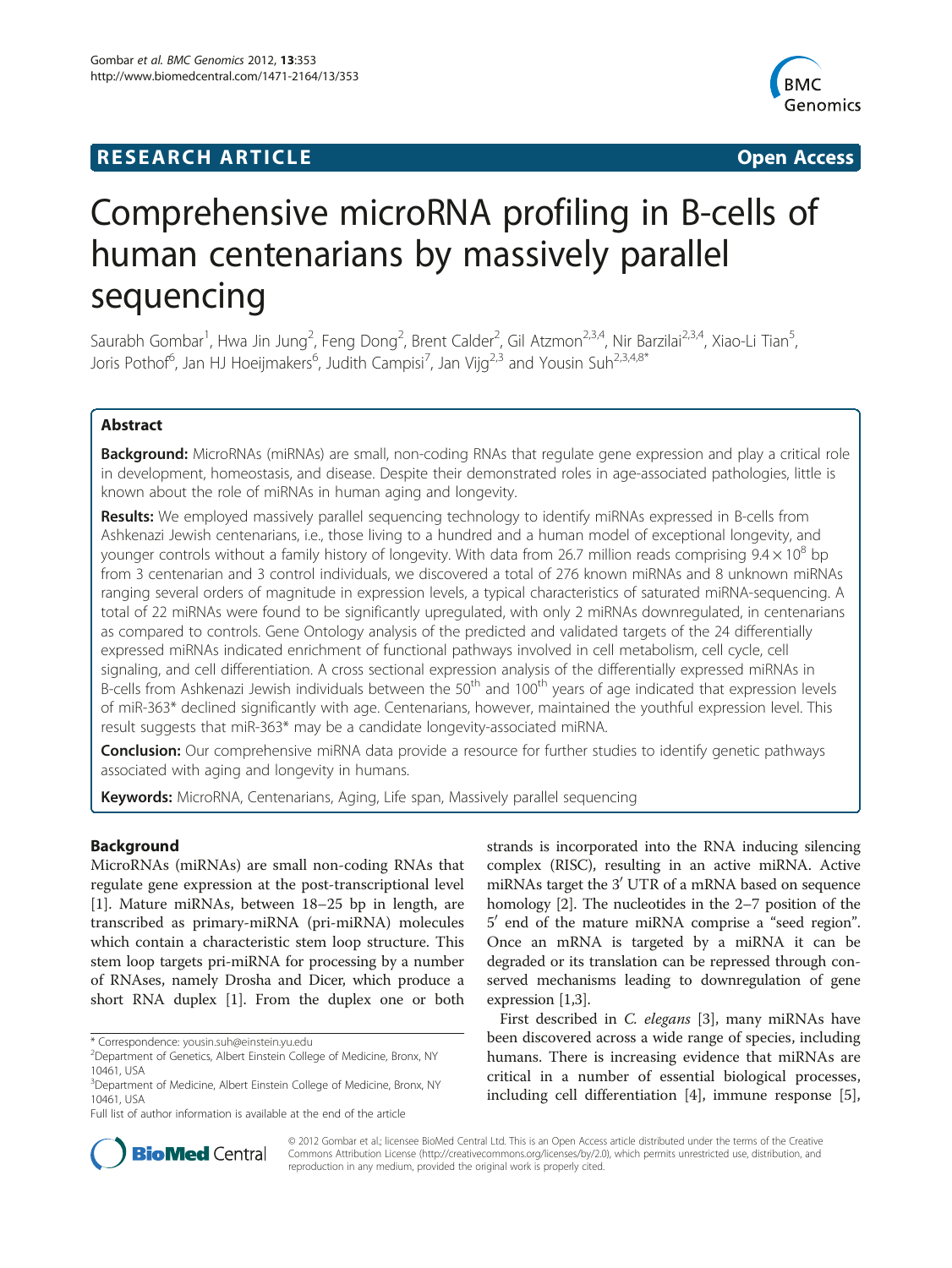cancer [[6,7\]](#page-10-0), and life span [[8](#page-10-0)]. Thus far, 1048 human miRNA sequences have been identified through cloning, sequencing, or computational analysis (mirBase, release 16, 2010) [[9](#page-10-0)-[11\]](#page-10-0).

The multitude of important roles played by miRNAs suggests that they are a critical component of gene regulatory networks. However, the quantification of miRNAs has been technically challenging due to their small size, low copy number, interference from other small RNAs, and contamination by degradation products of mRNAs or other RNA species. Until recently only known and computationally predicted miRNAs have been interrogated using hybridization-based array methods, which suffer from cross-hybridization, and inability to discover novel miRNAs due to limited array content. The increased availability and affordability of massively parallel sequencing now offer an opportunity to gain a high-resolution view of miRNA expression, overcoming past experimental limitations [\[12](#page-10-0)]. MiRNA-seq has been utilized to discover novel and quantify expression levels of miRNAs in several species, including humans [\[13,14\]](#page-10-0).

Expression levels of genes are heritable in humans as quantitative phenotypes, measurable in a variety of cell types, including B-cells [[15](#page-10-0)]. Recent studies, including our own [\[16,17](#page-10-0)], have demonstrated that B cells reflect functional characteristics of the donor and can be a useful tool for studying genotype-driven molecular endpoints such as gene expression, and expression quantitative trait locus (eQTL) analysis [[18,19\]](#page-10-0). B cells can act as surrogate tissues whenever there is correlation between the expression levels of B cells and phenotypes of interest [\[20,21](#page-10-0)] and a large number of eQTLs originally identified in B cells can also be detected in multiple primary tissues [[22,23](#page-10-0)]. Thus B-cells have been increasingly utilized for expression quantitative trait loci (eQTLs) studies [\[19,24](#page-10-0)] and as a cell model to assess gene expression responses [[25](#page-10-0)]. While comprehensive mRNA expression data for human B-cells, obtained by RNA-seq, are available for this purpose [[26](#page-11-0)], to date no such analysis was performed to identify miRNAs expressed in B-cells. Here, we present comprehensive miRNA transcriptome profiles of B-cells from Ashkenazi Jewish centenarians and younger control individuals by miRNA-seq, providing a resource that could serve as a basis for establishing gene regulatory interactions between miRNAs and their target mRNAs in human B-cells.

#### Results

# Discovery of miRNAs expressed in B-cells of centenarians and controls

We generated small RNA libraries of B-cells from 3 Ashkenazi Jewish female centenarians (mean age 104) and 3 Ashkenazi Jewish female younger controls (mean age 63). Sequencing of these libraries by an Illumina

technology platform yielded a total of  $12.9 \times 10^6$  reads from centenarians and  $13.8 \times 10^6$  reads from controls (Additional file [1](#page-10-0): Table S1). After removal of low quality reads and redundancy, we had a total of  $1.1 \times 10^6$  and  $1.0 \times 10^6$  unique reads for the centenarians and the controls, respectively. Of the unique reads, those with a read number greater than 10 in more than 50%  $(n = 3)$ of the individuals sequenced  $(n = 6)$  were aligned to a database of known miRNAs [\(http://www.mirbase.org/](http://www.mirbase.org/)) and other known small RNA species. MiRNAs with less than 10 reads were not included due to the error rate of Illumina sequencing and stochastic variation in gene expression [\[12\]](#page-10-0). For all comparisons, the number of reads for a given miRNA was normalized by division of the total number of miRNA reads in that library, yielding a normalized read count for each miRNA [[12](#page-10-0)]. We identified a total of 276 known miRNAs (Additional file [2](#page-10-0): Table S2) with a wide dynamic range of read counts ranging from 10 to over 1 million (Figure [1](#page-2-0)A). About 11% of these miRNAs had a copy number greater than 10,000 and about 67% a copy number less than 1,000. The identification of 276 miRNAs out of the 1048 reported human miRNAs (mirBase, release 16, 2010) [[9-11](#page-10-0)] is in the similar range as observed by others for a particular cell type [[14](#page-10-0)[,27](#page-11-0)], suggesting a saturation of miRNA-sequencing. The normalized read count for each miRNA indicated that let-7f was the most abundant miRNA detected in B-cells (Figure [1B](#page-2-0)). The top 10 miRNAs by read count corresponded to  $~80\%$  of all sequence reads in the B-cells (Figure [1B](#page-2-0)). A complete list of miRNAs sequenced in each library, normalized read counts, and fold differences between centenarian and control cells is provided in Additional file [2](#page-10-0): Table S2.

To discover previously unknown novel miRNAs among our short sequence RNAs that did not align to the known miRNA database, we took advantage of the fact that miRNAs are sequentially processed to their mature form from stem-loop containing pre-miRNAs. Utilizing the mirDeep program [[28](#page-11-0)] we identified small RNAs that correspond to processing of characteristic stem loop containing pre-miRNAs. MirDeep uses a number of criteria to select novel miRNAs [\[29](#page-11-0)], including a minimum free energy of less than −25 kcal/mol, 25% sequence homology with known miRNA precursors, sufficient GC content, and no alignment to too many different genomic locations. We discovered a total of 8 potentially novel miRNAs with a characteristic stem loop structure that meet these criteria (Table [1](#page-3-0)). None of the novel miRNAs were found to have expression over 100,000 reads in any of our samples. All putative miRNA precursors, with the exception of sRNA8, had a lowest free energy and best folding structure resembling known miRNA (Table [1](#page-3-0)). All of the putative miRNAs and their genomic locations have been submitted to mirBase.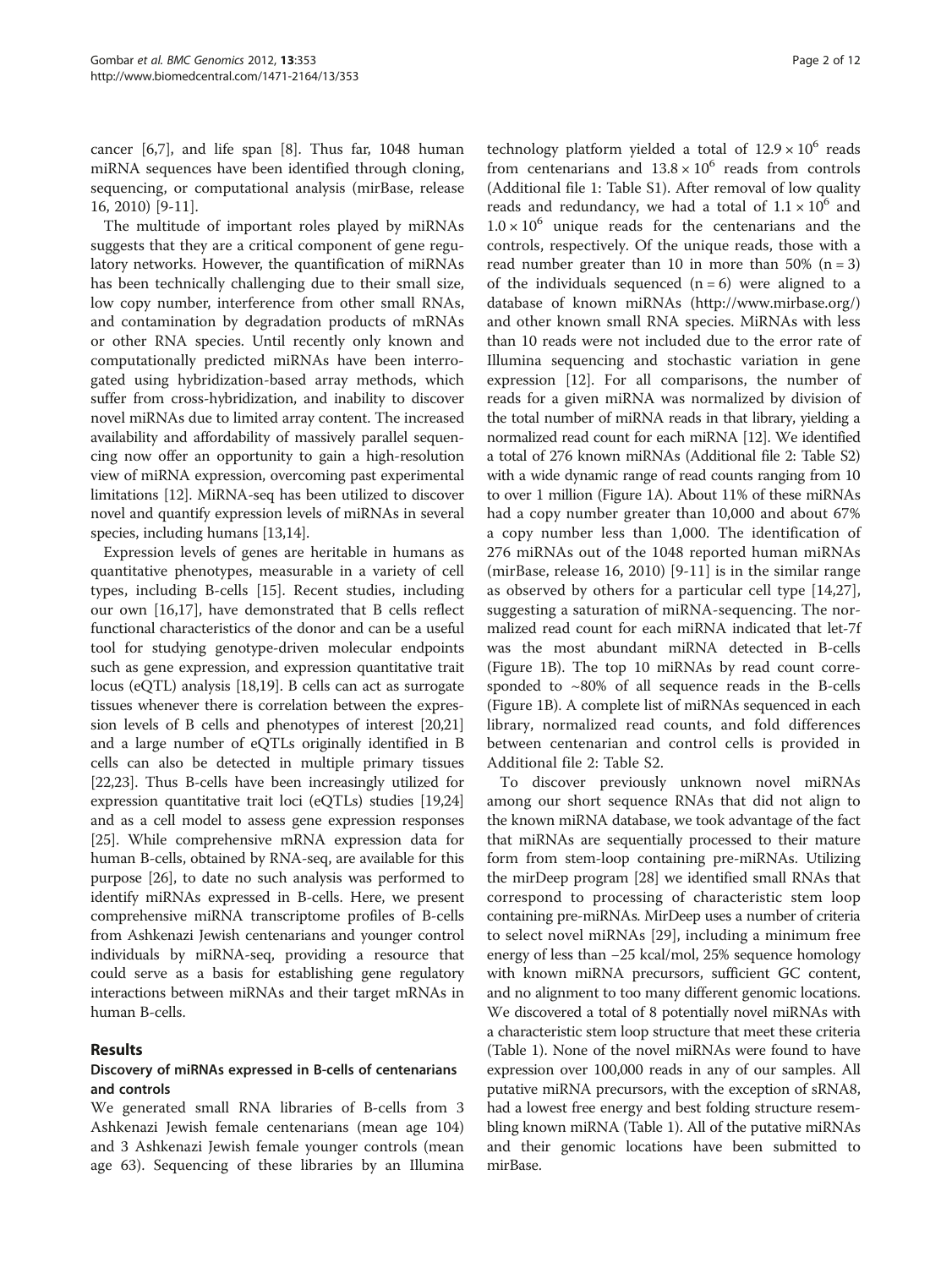<span id="page-2-0"></span>

to their sequence counts in centenarians and controls. On the vertical axis is a bin for miRNAs with sequence read counts within the given range. In the horizontal axis is the numbers of miRNAs found for each of the magnitudes of expression. (B) Top 10 known miRNAs expressed in B-cells from centenarians and controls, which constitute nearly 80% of all miRNAs expressed in the B-cells.

#### IsomiRs and variability of miRNA processing

Mature miRNAs are not always produced with the same sequence even when originating from the same precursor miRNA. Such mature variants have been termed "isomiRs" [[13](#page-10-0)]. A tissue-specific expression pattern of isomiRs during development has been demonstrated in Drosophila, suggesting a specific role of isomiRs in gene regulatory networks [\[31](#page-11-0)]. A failure to identify all isomiRs can alter sequence counts and lead to incorrect conclusions of miRNA abundance [\[13](#page-10-0)]. Most of the variation in isomiRs can be described by the variability in Dicer 1 and Drosha processing of the miRNAs [[32](#page-11-0)]. We compared the

composition of isomiRs between B-cells originating from centenarians vs. controls and identified a total of 694 variants from 261 miRNAs. Similar isomiR patterns were identified in centenarian and control cells, suggesting that global miRNA biogenesis is not significantly different between centenarians and controls. A subset of identified isomiRs and their compositions within the groups is listed in Table [2](#page-4-0). We found variants within our most abundant miRNAs (e.g., hsa-let-7a and hsa-miR-21) and within our differentially expressed miRNAs (e.g., hsa-miR148a and hsa-miR-193b). There is evidence that the most abundant isomiR in a sample is not always the same as the reference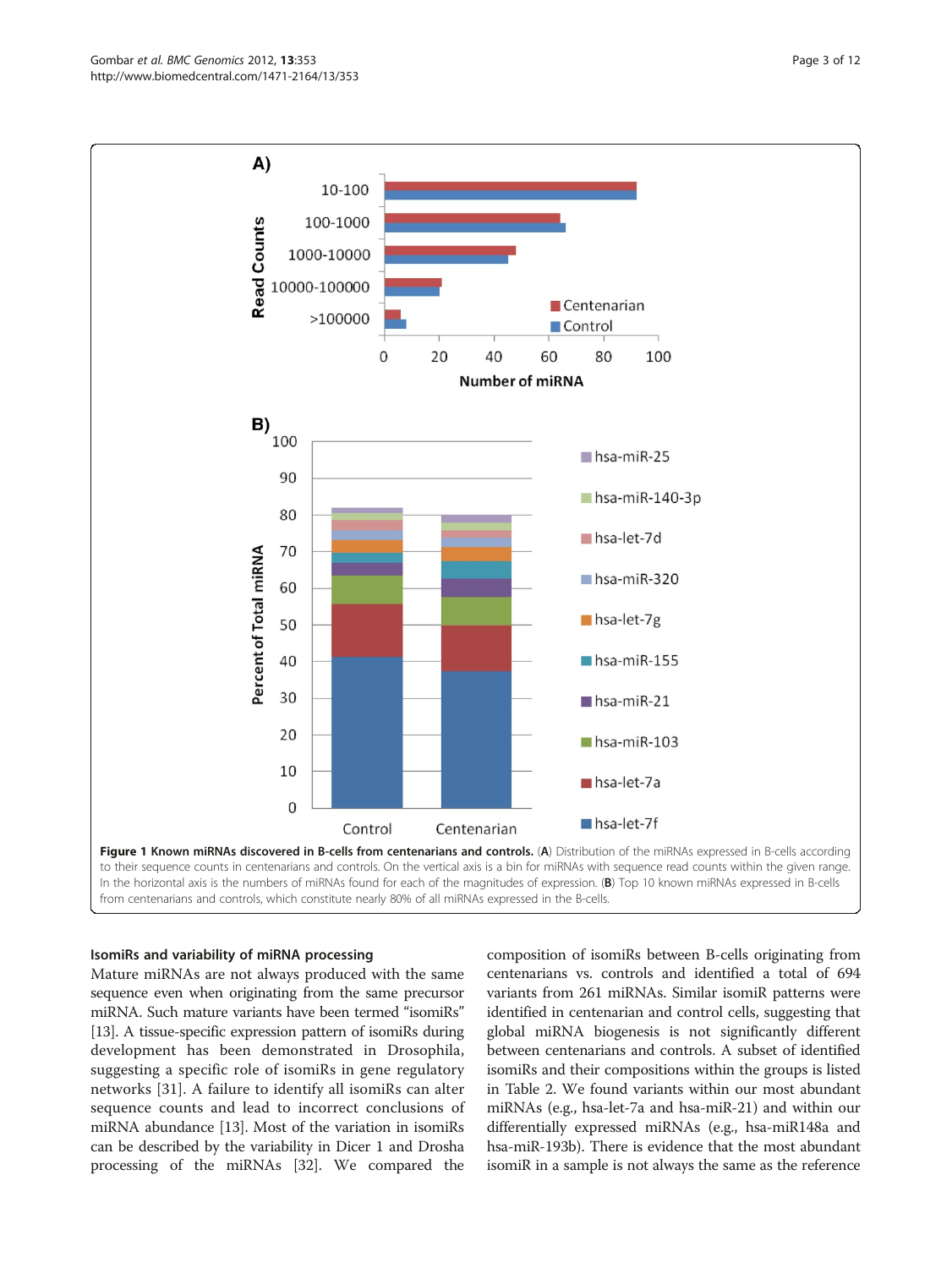| Temporary name    | <b>Genomic location</b>                                               | Mature sequence                | Fold    |
|-------------------|-----------------------------------------------------------------------|--------------------------------|---------|
| sRNA1             | chr11:95714237-95714346   chr11:41380469-<br>41380478                 | ATCCCACCACTGCCACCA             |         |
| sRNA <sub>2</sub> | chr11:46193225-46193334                                               | TATCCCGGACGAGCCCCCA            |         |
| sRNA3             | chr1:218470812-218470921                                              | CATGTGGGCTAGTTTCAGACAGGT       | 0000002 |
| sRNA4             | chr15:81221792-81221896    chr15:545116-545175 AAGGTAGATAGAACAGGTCTTG |                                |         |
| sRNA5             | chr17:76874327-76874436                                               | <b>ACCTTGGCTCTAGACTGCTTACT</b> |         |
| sRNA6             | chr17:24191370-24191479                                               | <b>GCTCTGACTTTATTGCACTACT</b>  |         |
| sRNA7             | chr9:78376641-78376750                                                | CGCTAAACCATTCGTAGACGACCTGCTTC  |         |
| sRNA8             | chr11:121147952-121148061    chr11:13287835-<br>13287776              | GGCTGGTCCGAAGGTAGTGAGT         |         |

<span id="page-3-0"></span>Table 1 Novel miRNAs discovered in B-cells, their chromosome location, mature sequence, and putative folding structure

Base-pair probabilities:

Novel miRNA were predicted using the mirDeep package. The pre-miRNA sequence of sRNA1 and sRNA5 were present in two genomic locations where miRNA have not been previously predicted. The fold column was generated from mFold [\[30](#page-11-0)].

sequence reported in mirBase [[33\]](#page-11-0). Indeed in our B-cells a variant of hsa-miR-21 not reported in mirBase was the dominant isomiR. A complete list of sequenced isomiRs from each individual miRNA discovered in B-cells is available in Additional file [3](#page-10-0): Table S3.

# MiRNAs differentially expressed between centenarians and controls

To identify differentially expressed miRNAs, we performed a Fisher's exact test and adjusted for multiple testing with Bonferroni correction [[33](#page-11-0)-[35](#page-11-0)]. We identified a total of 24 differentially expressed known miRNAs with a fold change > 2.0 and Bonferroni corrected p-value < 0.05 (Table [3](#page-5-0)). Of the 24 differentially expressed miRNAs, 22 were upregulated and only two downregulated in centenarians as compared to controls (Figure [2\)](#page-6-0). Normalized read counts for the differentially expressed miRNAs ranged from the 20s to over 100,000. A complete list of miRNAs sequenced in each library, normalized read counts, and fold changes between centenarians and controls is provided in Additional file [2:](#page-10-0) Table S2.

# Cross platform comparison of differential miRNA expression

Until recently, differentially expressed miRNAs were discovered using miRNA microarray technology, which is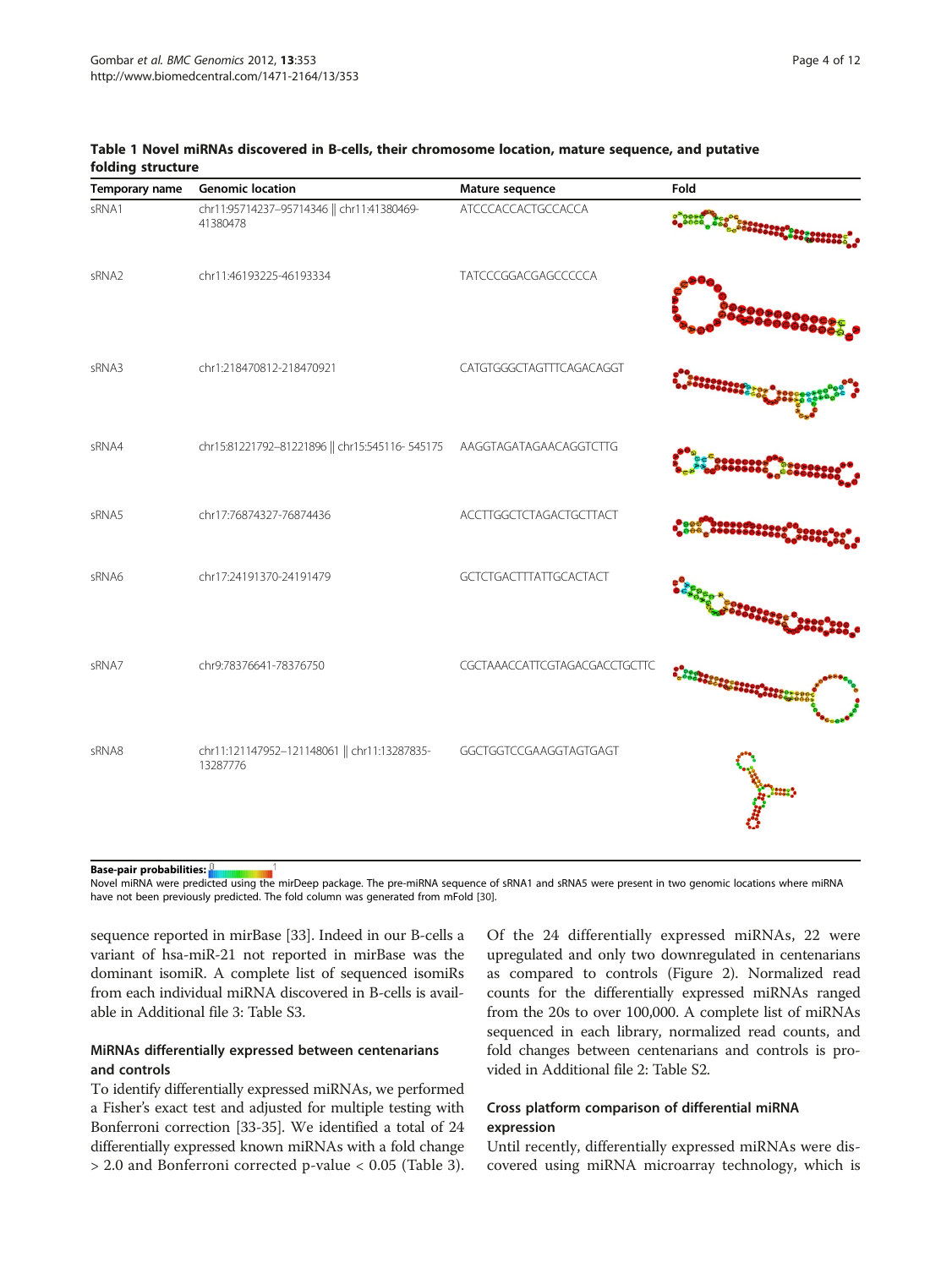<span id="page-4-0"></span>Table 2 Representative IsomiRs detected in B-cells

| miRNA        | Sequence                       | % Control | % Centenarian |
|--------------|--------------------------------|-----------|---------------|
| hsa-miR-21   | TAGCTTATCAGACTGATGTTGAC        | 53.8%     | 52.0%         |
|              | <b>TAGCTTATCAGACTGATGTTGA</b>  | 43.3%     | 44.9%         |
|              | TAGCTTATCAGACTGATGTTGAA        | 2.7%      | 2.8%          |
|              | TAGCTTATCAGACTGATGTTGAT        | 0.2%      | 0.3%          |
| hsa-miR-193b | AACTGGCCCTCAAAGTCCCGCT         | 84.8%     | 88.6%         |
|              | AACTGGCCCTCAAAGTCCCGCTT        | 8.7%      | 5.9%          |
|              | AACTGGCCCTCAAAGTCCCGCTA        | 6.2%      | 5.2%          |
|              | AACTGGCCCTCAAAGTCCCGCTG        | $0.3\%$   | 0.3%          |
| hsa-let-7a   | <b>TGAGGTAGTAGGTTGTATAGTT</b>  | 86.8%     | 86.9%         |
|              | TGAGGTAGTAGGTTGTATAGTTA        | 9.3%      | 9.2%          |
|              | <b>TGAGGTAGTAGGTTGTATAGTTT</b> | 3.6%      | 3.5%          |
|              | TGAGGTAGTAGGTTGTATAGTTG        | 0.4%      | 0.3%          |
| hsa-miR-148a | <b>TCAGTGCACTACAGAACTTTGT</b>  | 94.3%     | 94.3%         |
|              | TCAGTGCACTACAGAACTTTGTC        | 3.9%      | 3.6%          |
|              | <b>TCAGTGCACTACAGAACTTTGTT</b> | 1.3%      | 1.4%          |
|              | <b>TCAGTGCACTACAGAACTTTGTA</b> | 0.5%      | 0.7%          |

Some of the top isomiRs are shown with the percent contribution of each isomiR to the total read count within each group. Reference sequence is denoted in bold and isomer variation from the reference is noted with bold and underscore.

subject to certain limitations such as difficulties in detecting low abundance miRNAs and a limited dynamic range, essentially constraining the detection of subtle fold changes. These limitations call for an additional technical validation step, for example, quantitative real time PCR (qRT-PCR), which has been considered the gold-standard of differential analysis of gene expression. We conducted qRT-PCR analysis to validate the differential expression of 7 miRNAs out of the 24 miRNAs found to be significantly different in B-cells from centenarians as compared to controls by Illumina sequencing analysis. Five miRNAs (hsa-miR-363\*, hsa-miR-1974, hsa-miR-223\*, hsa-miR-148a, hsa-miR-148a\*) produced expression patterns consistent with the Illumina sequencing data (Figure [3\)](#page-6-0). However, the qRT-PCR data clearly underestimated the fold changes in gene expression when compared with the Illumina sequencing analysis. In addition, qRT-PCR failed to detect the expression of hsa-miR-122 and hsa-miR-502-3p. These results indicate that differential analysis of miRNAs by deep sequencing should be the gold standard for quantification of miRNA expression, especially since there is evidence for both 5<sup>'</sup> and  $3'$  editing of mature miRNAs, which reduces the efficiency of miRNA detection by hybridization-based method such as qRT-PCR [\[36\]](#page-11-0).

#### Targets of differentially expressed miRNAs

Among the 24 differentially expressed miRNAs, several have been previously characterized with known validated targets (Additional file [4:](#page-10-0) Table S4), including hsa-miR-

148 and hsa-miR-122 [[5](#page-10-0)[,37,38](#page-11-0)]. Target sites of the 24 differentially expressed miRNAs were predicted using available computational approaches, in particular TargetScan [\(http:](http://www.targetscan.org) [//www.targetscan.org\)](http://www.targetscan.org) [[39,40\]](#page-11-0), miRanda [\(http://www.](http://www.microrna.org/microrna/home.do) [microrna.org/microrna/home.do\)](http://www.microrna.org/microrna/home.do) [[41](#page-11-0)], and PicTar [\(http://](http://pictar.mdc-berlin.de/) [pictar.mdc-berlin.de/](http://pictar.mdc-berlin.de/)) [\[42\]](#page-11-0). These software packages work by finding an absolute base pair homology of the miRNA seed region (bases  $2-8$  on the  $5'$  end of the miRNA) to the 3' UTR of all mRNAs. In addition, they take into consideration evolutionary conservation of  $3'$  UTR bases as well as RNA accessibility to the RISC complex. Due to the large number of predicted targets we only considered target genes with 2 predicted sites, an accessible 3'UTR and consensus amongst all prediction algorithms [[27,43\]](#page-11-0). Based on this approach we identified predicted target genes for 10 out of the 24 differentially expressed miRNAs (Additional file [4:](#page-10-0) Table S4). To explore the potential pathways regulated by these miRNAs, we conducted Gene Ontology analysis utilizing the "GoStat" analysis tool [\(http://gostat.wehi.edu.au/](http://gostat.wehi.edu.au/)). We took the total list of predicted and validated targets of the differentially expressed miRNAs and determined if any Gene Ontology categories were over-represented within our list [\[44](#page-11-0)]. We found enrichment of functional pathways implicated in the aging process, including cell metabolism, cell cycle, cell signaling, and cell differentiation (Table [4](#page-7-0)) among other significant GO categories (Additional file [5](#page-10-0): Table S5). In addition, we compared our putative target list to the GenAge database which contains a collection of genes implicated in aging [\[45](#page-11-0)] using a standard gene set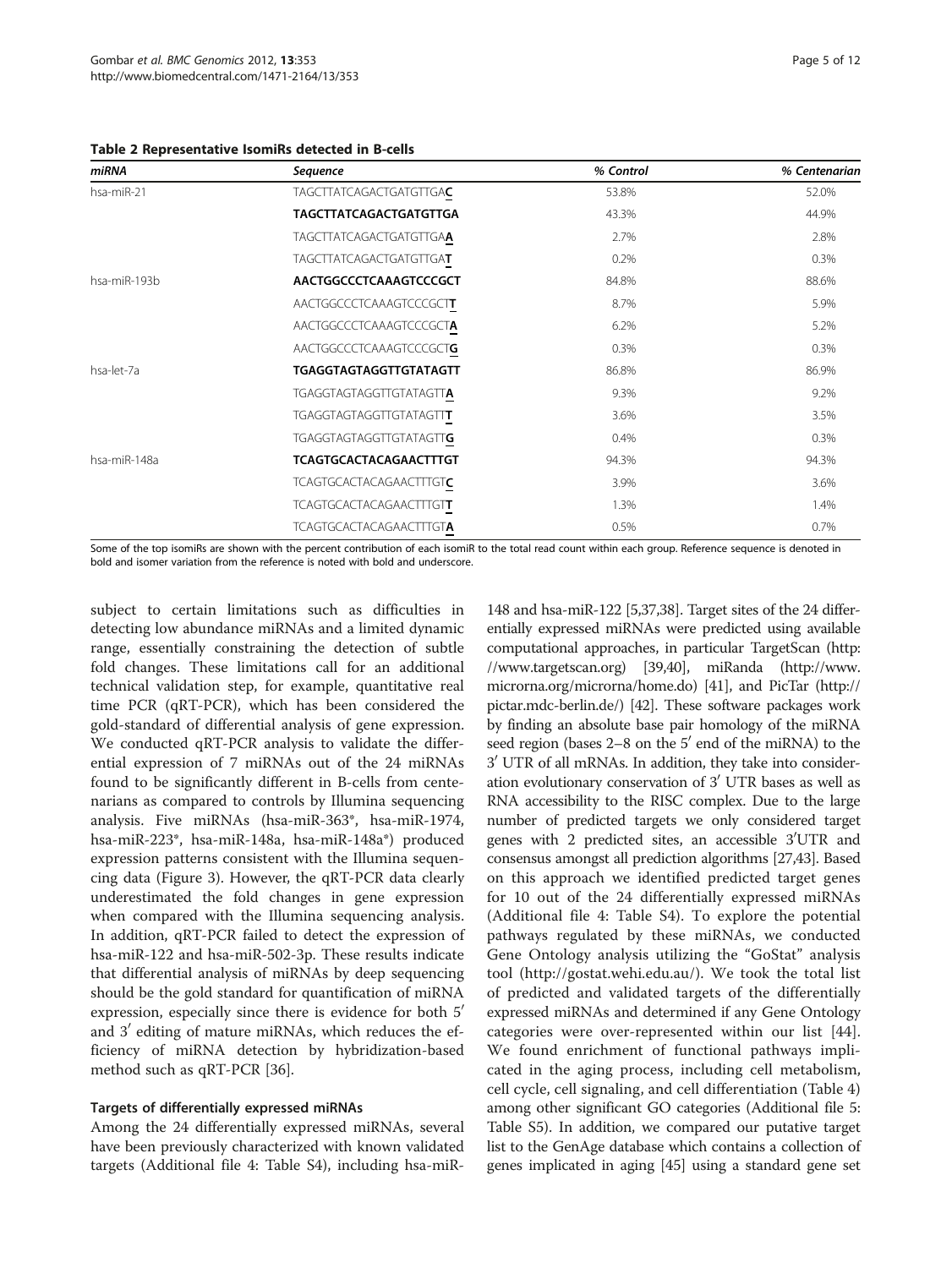| miRNA          | Up regulated in | Control counts<br>(standard error) | <b>Centenarian counts</b><br>(standard error) | P values   | Bonferonni adjusted p values | Fold change |
|----------------|-----------------|------------------------------------|-----------------------------------------------|------------|------------------------------|-------------|
| hsa-miR-122    | Centenarian     | 19 (6.26)                          | 102 (6.39)                                    | 1.06E-16   | 2.44E-14                     | 5.83        |
| hsa-miR-363*   | Centenarian     | 184 (23.30)                        | 837 (81.32)                                   | 3.6E-112   | 8.2E-110                     | 4.94        |
| hsa-miR-345    | Centenarian     | 59 (10.65)                         | 227 (32.69)                                   | 9.84E-28   | 2.27E-25                     | 4.18        |
| hsa-miR-20b    | Centenarian     | 306 (25.72)                        | 1108 (240.38)                                 | 7.7E-122   | 1.8E-119                     | 3.93        |
| hsa-miR-454    | Centenarian     | 39 (6.55)                          | 126 (34.59)                                   | 1.02E-13   | 2.36E-11                     | 3.51        |
| hsa-miR-1974   | Centenarian     | 4515 (660.27)                      | 14179 (668.31)                                | $\circ$    | $\circ$                      | 3.41        |
| hsa-miR-223*   | Centenarian     | 580 (39.17)                        | 1800 (204.29)                                 | $2.2E-167$ | 5.1E-165                     | 3.37        |
| hsa-miR-99b    | Centenarian     | 97 (15.32)                         | 276 (83.78)                                   | 2.15E-24   | 4.96E-22                     | 3.09        |
| hsa-miR-181a*  | Centenarian     | 627 (24.30)                        | 1641 (307.63)                                 | 4.5E-123   | 1E-120                       | 2.84        |
| hsa-miR-363    | Centenarian     | 4732 (260.52)                      | 11971 (2286.46)                               | $\circ$    | $\Omega$                     | 2.75        |
| hsa-miR-21*    | Centenarian     | 2529 (286.89)                      | 6313 (1153.62)                                | $\circ$    | $\circ$                      | 2.71        |
| hsa-miR-92b*   | Centenarian     | 99 (11.67)                         | 245 (42.00)                                   | 2.45E-18   | 5.66E-16                     | 2.69        |
| hsa-miR-20b*   | Centenarian     | 319 (77.91)                        | 708 (84.88)                                   | 5.78E-42   | 1.33E-39                     | 2.41        |
| hsa-miR-148a   | Centenarian     | 11599 (1225.92)                    | 25583 (655.62)                                | $\circ$    | $\circ$                      | 2.40        |
| hsa-miR-1975   | Centenarian     | 1654 (86.54)                       | 3529 (335.65)                                 | 2.1E-188   | 4.9E-186                     | 2.32        |
| hsa-miR-502-3p | Centenarian     | 191 (13.48)                        | 387 (14.66)                                   | 4.03E-20   | 9.31E-18                     | 2.20        |
| hsa-miR-181c   | Centenarian     | 153 (6.46)                         | 310 (63.42)                                   | 1.8E-16    | 4.15E-14                     | 2.20        |
| hsa-miR-1259   | Centenarian     | 106 (25.78)                        | 210 (29.26)                                   | 4.01E-11   | 9.27E-09                     | 2.15        |
| hsa-miR-148a*  | Centenarian     | 339 (46.74)                        | 656 (14.26)                                   | 3.38E-30   | 7.82E-28                     | 2.10        |
| hsa-miR-192    | Centenarian     | 7126 (1026.34)                     | 13754 (2446.01)                               | 0          | $\circ$                      | 2.10        |
| hsa-miR-361-5p | Centenarian     | 307 (20.35)                        | 587 (89.41)                                   | 1.65E-26   | 3.81E-24                     | 2.08        |
| hsa-miR-9      | Centenarian     | 341 (26.37)                        | 629 (37.72)                                   | 3.8E-26    | 8.78E-24                     | 2.00        |
| hsa-miR-151-3p | Control         | 4515 (1288.82)                     | 1352 (223.77)                                 | $\circ$    | $\circ$                      | 3.07        |
| hsa-miR-151-5p | Control         | 257 (72.35)                        | 80 (13.37)                                    | 7.22E-20   | 1.67E-17                     | 2.96        |

<span id="page-5-0"></span>Table 3 Differentially expressed miRNAs in B-cells from centenarians vs. controls

All miRNA determined to be differentially expressed with a Bonferroni adjusted p-value < 0.05 and fold change > 2.0.

enrichment approach [\[46](#page-11-0)]. We found that our target list has a significant over-representation of these genes (Table [4](#page-7-0)).

#### Cross-sectional analysis of miRNA expression in different age groups

Since 22 miRNAs out of 24 differentially expressed miR-NAs were discovered to be upregulated in centenarians (mean age: 103) as compared to controls (mean age: 63), we set out to determine the mode of differential expression over a range of age groups. If upregulation is simply age-related, expression will increase with age (Figure [4A](#page-7-0)). In contrast, if the upregulation is longevity-related, patterns of youthful expression will be preserved in centenarians while its expression levels in control individuals decline with age (Figure [4B](#page-7-0)). Among the differentially expressed miRNAs, we chose hsa-miR-363\* for a further validation study because its upregulation in centenarians was detectable by  $qRT-PCR$  analysis with  $> 2$  fold change (Figure [3](#page-6-0)). We performed a cross-sectional study to measure miRNA expression levels in B-cells established from 4 age groups of Ashkenazi Jewish individuals; 50–60 (n = 5), 70–80 (n = 5),

80–90 (n = 5), >100 years (n = 12). We found that the expression levels of hsa-miR-363\* significantly declined with age in control individuals ( $p < 0.05$ ), while centenarians maintained comparable "high" expression levels of the youngest age group (Figure [4](#page-7-0)C). The expression differences between centenarians and younger elderly controls were significant  $(p = 0.05$  for 70–80 vs. > 100;  $p = 0.003$  for 80–90 vs. > 100) (Figure [4C](#page-7-0)), suggesting that hsa-miR-363\* is a candidate longevity-associated miRNA.

#### **Discussion**

We employed a massively parallel sequencing technology to identify miRNAs expressed in B-cells established from Ashkenazi Jewish Centenarians and younger elderly controls without a family history of longevity. In this study, which represents the first comprehensive studies to analyze miRNAs in human B-cells, we obtained 26.7 million reads comprising  $9.4 \times 10^8$  bp from 3 centenarian and 3 control individuals. We found a total of 284 miR-NAs expressed in human B-cells, eight of which were previously unknown, putative novel miRNAs.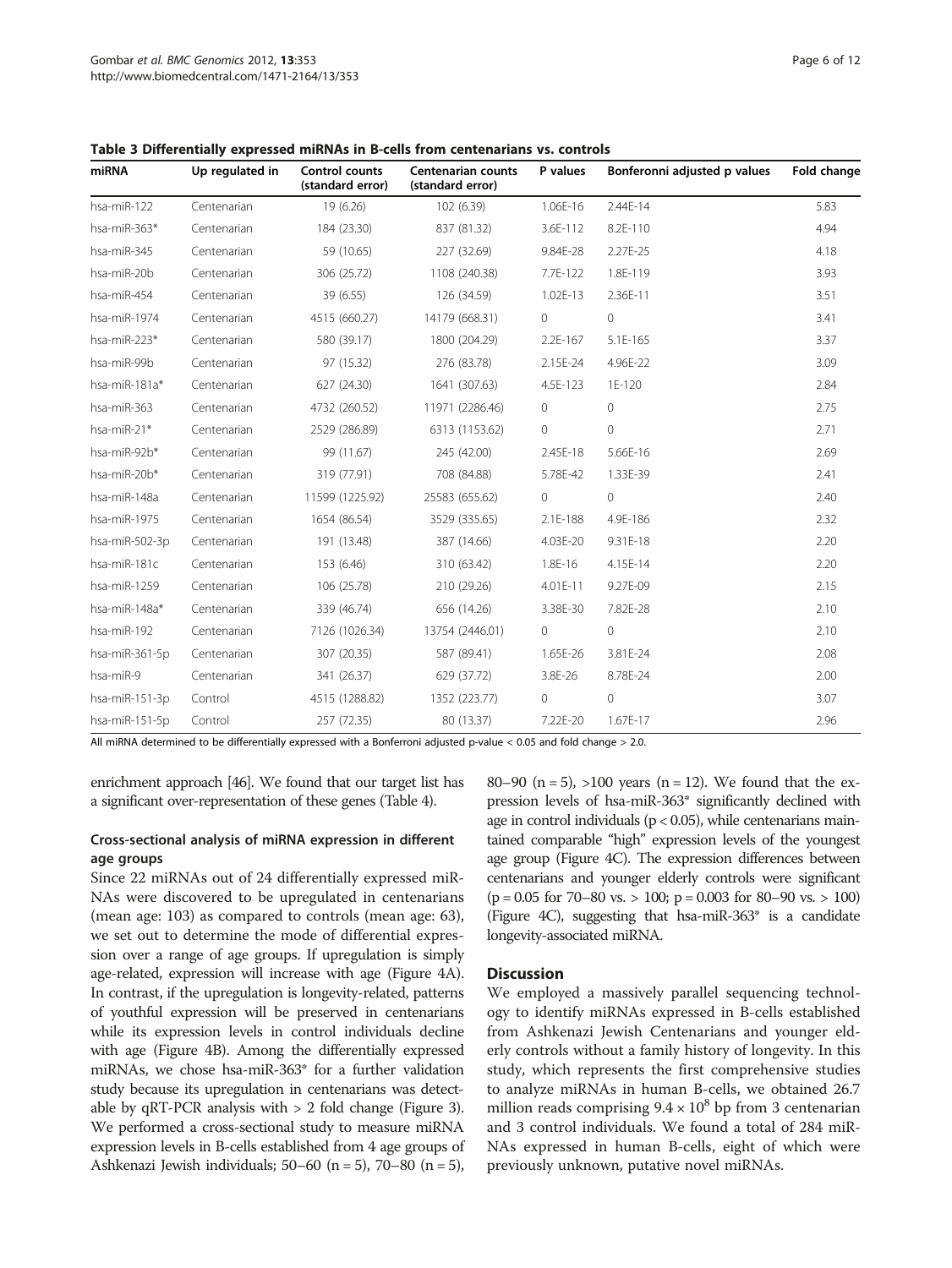<span id="page-6-0"></span>

Profiling miRNA transcriptomes has gained importance with increasing evidence for the role of miRNA expression in defining cellular phenotypes. Prior to the advent of increasingly cost-effective, small RNA sequencing, microarrays were the prevailing methods for miRNA expression analysis. However, apart from noise due to cross-hybridization to probes with similar short-

sequences, array technologies are limited in several key ways. First, microarrays are limited to the probe sets, eliminating the possibility to discover novel miRNAs. Second, arrays are only able to identify the relative abundance of miRNAs but not their absolute numbers [\[12](#page-10-0)]. Sequencing allows accurate detection of expression levels over a wide dynamic range, including low copy

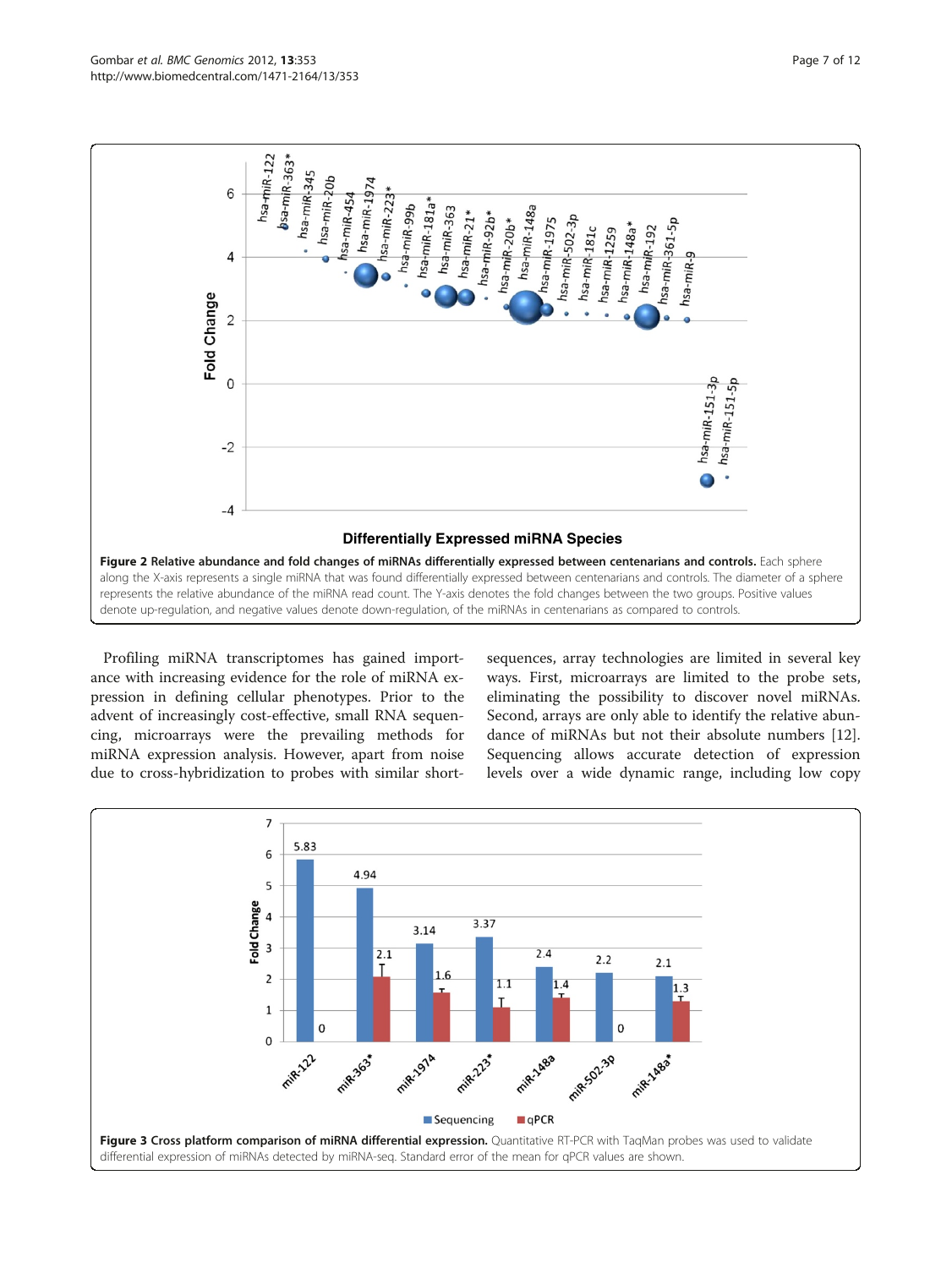<span id="page-7-0"></span>Table 4 Representative GO categories enriched in targets of differentially expressed miRNAs

| <b>GO TERM</b>                | GO ID      | p-Value (Bonferonni Adjusted) |
|-------------------------------|------------|-------------------------------|
| cell differentiation          | GO:0030154 | $1.52 \times 10^{-9}$         |
| cellular metabolic<br>process | GO:0044237 | $3.82 \times 10^{-6}$         |
| cell-cell signaling           | GO:0007267 | $1.05 \times 10^{-5}$         |
| cell proliferation            | GO:0008283 | $6.66 \times 10^{-5}$         |
| cell cycle                    | GO:0007049 | $8.02 \times 10^{-4}$         |
| GenAge Database               |            | $4.5 \times 10^{-2}$          |

number miRNAs and subtle fold changes between test and control groups. Finally, array-based methods cannot differentiate isomiRs (mature miRNAs originated from the same precursor but differing in one or more bases) resulting from the high variability in miRNA processing [[13,](#page-10-0)[31\]](#page-11-0). Using miRNA-seq of human B-cells, we were able to identify novel miRNAs and isomiRs, and detected expression of low-copy miRNAs and subtle fold changes between centenarians and controls, which could not be measured using TaqMan qPCR.

Genome-wide transcriptional profiles of miRNAs in C. elegans [[47](#page-11-0)] and human blood cells [[48](#page-11-0)] showed that the majority of miRNAs decreased in expression with age. Likewise, cellular senescence was accompanied by significant down-regulation in miRNA expression [\[49\]](#page-11-0). Our results suggest that centenarians may be more resistant to such age-related down-regulation of miRNAs because the overwhelming majority of significant miRNAs are increased in centenarians as compared to controls in Bcells: we found 22 miRNAs significantly upregulated, with only 2 downregulated, in centenarians as compared to younger controls. Strikingly, expression levels of 5 miRNAs shown to be increased in centenarians (hsamiR-148a, hsa-miR-345, hsa-miR-361-5p, hsa-miR-192, hsa-miR-454) have been demonstrated to be downregulated during cellular senescence (Table [5](#page-8-0)). Among these, hsa-miR-148a was also found to be down-regulated

with age in peripheral blood mononuclear cells (PBMCs) [[48](#page-11-0)]. Together, these results suggest that miRNAs associated with longevity can be detected by cross-sectional expression analysis as utilized in this work.

By conducting a cross-sectional analysis of miRNA expression in different age groups, we found that expression of hsa-miR-363\* significantly declined with age in control individuals, whereas centenarians maintain comparably high expression levels, similar to the observed in the middle age group. The results suggest that hsa-miR-363\* is a candidate longevity-associated miRNA. Previously miRNA\* sequences were thought to be degraded. However a growing body of work challenges the dogma that miRNA\* is simply a non-functional byproduct of miRNA biogenesis, suggesting instead that miRNA\* plays a significant role in cellular function and human disease [\[51\]](#page-11-0). Furthermore, they are implicated in the aging of C. elegans [\[52\]](#page-11-0). The predicted targets of hsamiR-363\* include PTEN, BCL2, AKT1, and IGFBP5 among genes listed in the GenAge database [\[45](#page-11-0)]. To our knowledge this is the first cross-sectional analysis of miRNA in a human longevity cohort, identifying a potential longevity-associated miRNA.

Targets for our differentially expressed miRNAs were obtained through the literature and by bioinformatics means (Additional file [4:](#page-10-0) Table S4). The predicted and validated targets of the 24 differentially expressed miR-NAs are enriched in biological pathways implicated in the aging process, including cell differentiation, cell cycle, cell signaling, and cell metabolism (Table 4), as well as the GenAge database [[45\]](#page-11-0). Of particular interest were the genes involved in cognitive aging (ADAMTS5, APPL1, IGF2, LRP1b), aging-related signaling/transcription (E2F2, FGF7, MLL, MYB , KLF3, PTEN, RICTOR, SMAD2, SOCS5, TCF4), cell cycle/senescence/apoptosis (BCL2L11, CBL , CDC2L6, E2F2, EEF2K), and overlap with the GenAge database of known aging related genes (SHC1, E2F1, STAT3, IGF1, IRS2, PTEN, RPA1, BCL2, SP1, HBP1, MXD1). We searched for potential target



Figure 4 Cross-sectional expression of select miRNA in different age groups. The dotted line shows the age of the discovery group (mean age 63) for differential analysis with centenarians (mean age 104). A) If differential expression is simply age-related, expression will increase with age. B) If the differential expression is longevity-related, patterns of youthful expression will be preserved in centenarians while its expression levels in control individuals decline with age. C) A cross-sectional expression analysis of hsa-miR-363\* by quantitative RT-PCR showed the youthful preservation mode: its expression levels significantly decline with age in control individuals (p < 0.05), while centenarians maintain the expression levels of the youngest age group (50–60). The significance of expression differences was assessed by student's t-test. Each age group had 5 individuals while centenarians had 12 individuals.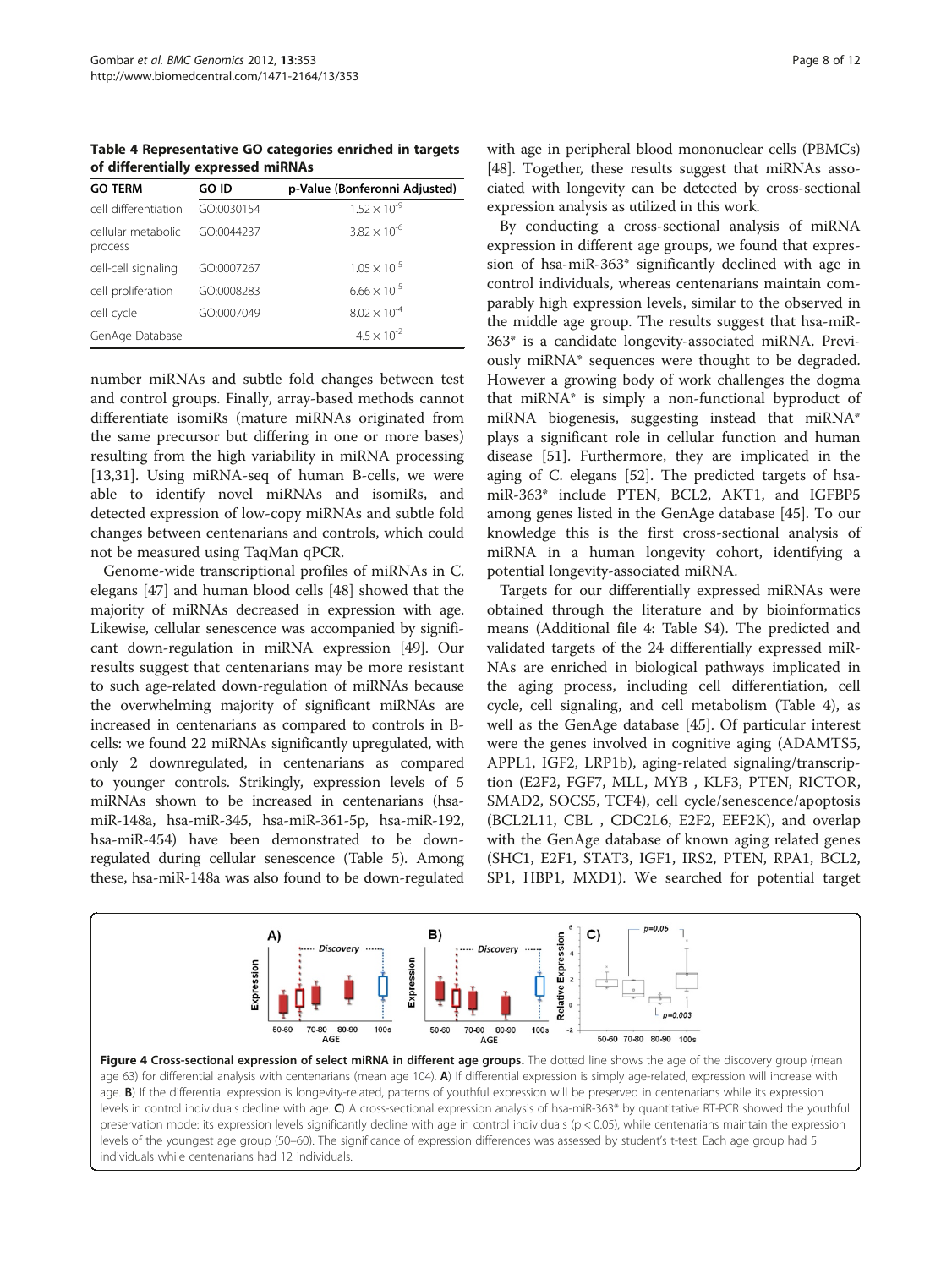| Up regulated in<br>centenarians | Down regulated in<br>centenarians | Up regulated in<br>senescence | Down regulated in<br>senescence | Down regulated in<br>aged PBMC** |  |
|---------------------------------|-----------------------------------|-------------------------------|---------------------------------|----------------------------------|--|
|                                 |                                   |                               |                                 |                                  |  |
|                                 |                                   |                               |                                 |                                  |  |
| $\bullet$                       |                                   |                               | $\bullet$                       |                                  |  |
|                                 |                                   |                               | ٠                               |                                  |  |
|                                 |                                   |                               |                                 |                                  |  |
|                                 |                                   |                               |                                 |                                  |  |
| $\bullet$                       |                                   | ٠                             |                                 |                                  |  |
|                                 | ٠                                 | ٠                             |                                 |                                  |  |
|                                 |                                   |                               |                                 |                                  |  |

<span id="page-8-0"></span>Table 5 Relevance of miRNAs differentially expressed in centenarians to senescence and aging

\* Determined as differentially expressed in [[50\]](#page-11-0).

\*\*Determined as differentially expressed in [\[48\]](#page-11-0).

genes that were predicted to bind multiple miRNAs found to be differentially expressed in our study because it has been shown that miRNAs can act in an additive manner and the co-targeting by multiple miRNAs would greatly reduce mRNA expression even if the miRNAs were in low copy number [[53](#page-11-0)]. We found that RICTOR (rapamycin-insenstive companion of mTOR) was predicted to bind at least two miRNAs upregulated in centenarians as compared to controls. The 3' UTR of RICTOR and the binding sites for miR-148a and miR-155 (fold change > 1.5) are shown in Figure 5. RICTOR is part of the TOR family of genes which are integral to growth and proliferation, and down-regulation of this pathway is shown to extend lifespan [[54\]](#page-11-0).

Longevity is known to have a genetic component in humans. While the heritability of average life expectancy has been estimated to be only ~25% [\[55,56\]](#page-11-0), studies of centenarians indicate much stronger heritability at old age. For example, siblings of centenarians have a 4 times greater probability of surviving to age 90 than siblings of people with average life span [[57\]](#page-11-0). Achieving a lifespan of 100 years is 17 and 8 times more likely for male or female siblings of centenarians, respectively, compared to their birth cohort [[58\]](#page-11-0). These findings firmly established the utility of human centenarians as a model system to unravel the genetics of longevity. For this study, we used our unique cohort of centenarians and elderly controls without family history of exceptional longevity, all of genetically homogeneous Ashkenazi Jewish descent. This cohort has been used to successfully discover longevity associated genotypes and phenotypes in the past [\[16,](#page-10-0)[59\]](#page-11-0).

Recently, miRNAs have emerged as critical regulators of gene expression and a link between multiple miRNAs and longevity [\[8](#page-10-0)[,60\]](#page-11-0) and aging [\[47](#page-11-0)] has been demonstrated in C. elegans, implicating their role in regulation of lifespan and in the aging process. Since a significant number of miRNAs are evolutionarily conserved [\[61,62](#page-11-0)], it is conceivable that miRNAs play a role in human longevity as well. Our finding that most of the differentially expressed miRNAs were upregulated in centenarians could point towards increased resilience of centenarians against an age-related decline in gene regulatory control. By conducting a cross-sectional expression analysis, we found a candidate longevity-associated miRNA, hsamiR-363\* (Figure [4](#page-7-0)). Hsa-miR-363\* shows reduced expression in control individuals with advancing age while maintaining relatively high expression levels in centenarians. Maintenance of youthful expression patterns may be beneficial and longevity-associated miRNAs may confer robustness to gene expression networks, protecting them against age-related deterioration.

In the field of human genetics, most of the surveys of gene expression have been conducted in B-cells because they are readily available and can be used multiple times under controlled experimental conditions [[15,](#page-10-0)[63\]](#page-11-0). B cells act as surrogate tissues whenever there is a correlation between expression levels in these cells and phenotypes of interest [\[20,21](#page-10-0)]. However, caution needs to be taken in interpreting the results, especially with negative data, as truly tissue-specific genes will not be detected in B-cells. The lack of a correlation can never be used to infer that the miRNA/gene is not involved in human longevity, and only positive results

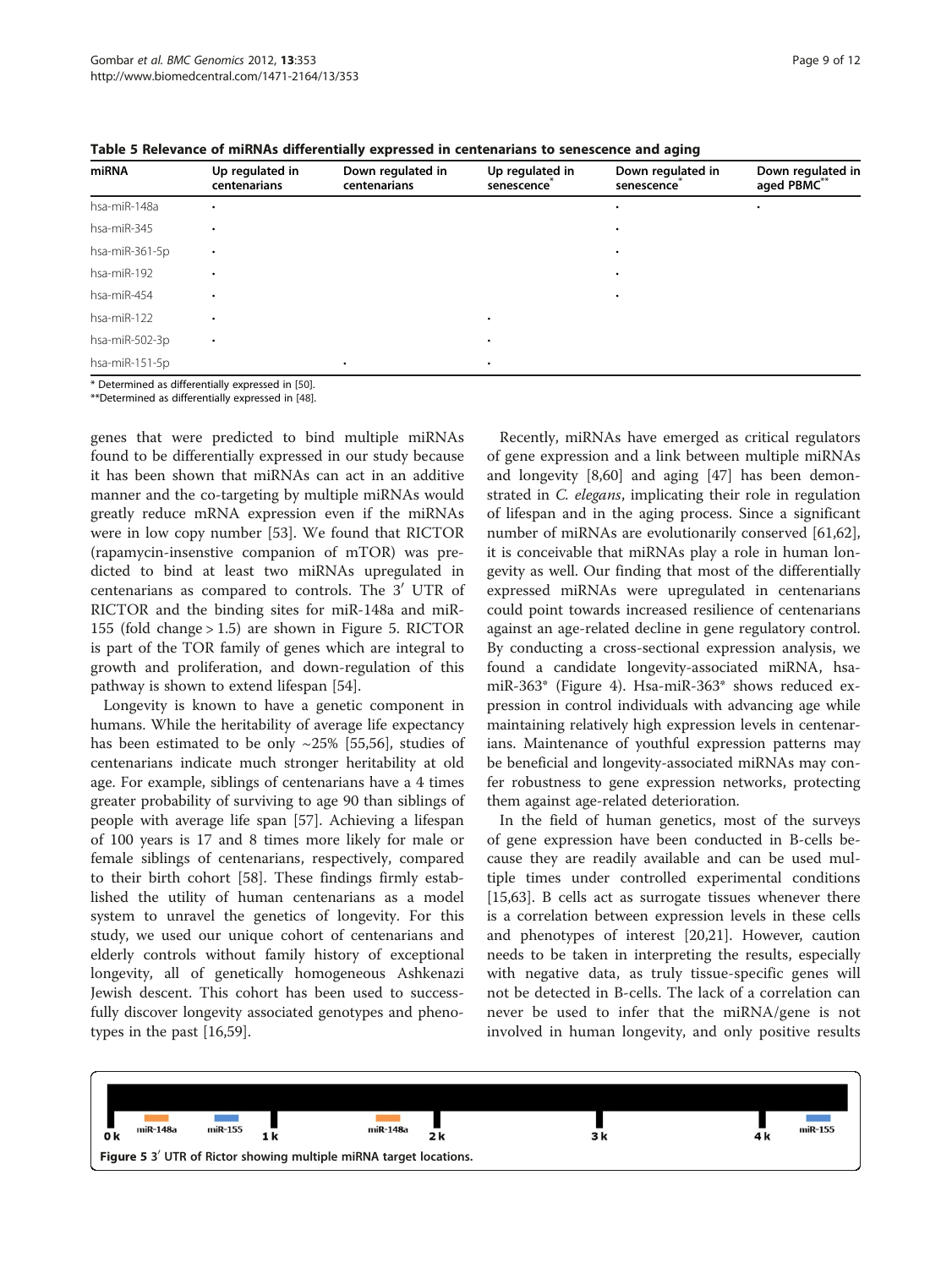should be interpreted as in most large-scale discoverybased science.

# Conclusions

Massively parallel sequencing technology allowed us to accurately detect miRNAs expressed in B-cells. Considering the increasing use of B-cells for genetic and functional studies [[16,](#page-10-0)[64\]](#page-11-0) our data provides a resource for designing gene expression studies and to study gene regulatory networks mediated by miRNAs. Furthermore, our results from B-cells established from a human longevity cohort may generate an opportunity to explore the possible role of miRNAs in human aging and longevity and to identify genes and pathways that are targets for agerelated alteration.

# **Methods**

#### Population and sample collection

All individuals are enrolled in the Longevity Genes Project, and were recruited as described previously [\[65\]](#page-11-0). Informed written consent was obtained in accordance with the policy of the Committee on Clinical Investigations of the Albert Einstein College of Medicine. All blood samples were processed at the General Clinical Research Center at the Albert Einstein College of Medicine in order to produce EBV transformed immortalized B-cells as a source of RNA. Total RNA was extracted from immortalized B-cell lines established from centenarians and controls using TRIZOL reagent as recommended by the manufacturer (Invitrogen).

#### Ethics

Experimental research reported in this manuscript has been performed with the approval of the Committee on Clinical Investigations of the Albert Einstein College of Medicine. Research carried out in this manuscript is in compliance with the Helsinki Declaration ([http://www.](http://www.wma.net/e/policy/b3.htm) [wma.net/e/policy/b3.htm](http://www.wma.net/e/policy/b3.htm)).

#### MiRNA-sequencing

MiRNA-seq was performed as recommended by the manufacturer (Illumina small RNA prep kit v 1.5). 10 μg of total RNA from each sample was resolved on a 15% TBE-Urea polyacrylamide gel followed by the excision of gels corresponding to the 17–35 nucleotides. Small RNAs were isolated from the gel in 300 μl of 0.3 M NaCl for 4 hours at room temperature. The small RNAs were ligated with a biotinylated RNA-DNA 3'-adaptor, gel-purified, and ligated with a 5′-adaptor. Products with both adaptors were gel-purified, reverse-transcribed, and PCR amplified for 14 cycles. Sequencing was performed on an Illumina GA1 analyzer.

#### Data analysis

The sequencing data was provided from the GA1 sequencer in a standard fastq format [\[66](#page-11-0)]. The fastq files were trimmed of adapter sequences and of low quality reads (reads which had more than 3 base-calls below sufficient quality value), through a c++ program. These sequences were then collapsed to remove redundancy using the Galaxy Genome Browser tool fastx [\[67](#page-11-0)]. At this point sequences from each of the samples was aligned to the known human miRNA/small RNA database or put into the mirDeep pipeline for the discovery of novel miRNAs [[28](#page-11-0)]. To normalize the samples we determined how frequently the miRNA was annotated per the number of reads reported from the sequencer [[12\]](#page-10-0). The basis of this idea is that for a given number of small sequences isolated from a cell there should be on average the same number of total miRNAs from the sample. Read counts from different libraries were normalized to the total reads in each sample [\[12\]](#page-10-0).

#### Statistical analysis

After normalization any reads observed in fewer than 3 samples or with a copy number less than 10 were not considered for analysis; this correction removed extremely low abundance miRNAs. To identify differentially expressed miRNAs, the data was analyzed through Fisher's exact test using a Bonferonni correction [\[33](#page-11-0)-[35](#page-11-0)] for multiple hypothesis testing. Those miRNAs meeting a corrected cutoff with a p-value below 0.05 and with a fold change greater than 2.0 were considered differentially expressed.

#### Quantitative RT- PCR analysis

Total RNA was isolated from B-cells using RNA isolation kit (Qiagen, Valencia, CA) and then converted to complementary DNA using TaqMan Reverse Transcription kit (Applied Biosystems, Foster City, CA) with micro-RNA specific RT primer (Applied Biosystems). A TaqMan® microRNA assay was performed using AB StepOne<sup>TM</sup> real-time PCR system to quantify relative miRNAs expression in these samples. The 20 μl total volume final reaction mixture consisted of 1 μl of TaqMan microRNA specific primer, 10 μl of 2x Universal Master Mix with no AmpErase® UNG (Applied Biosystems) and 1.3 μl of complementary DNA. PCR was performed using the following conditions: 50°C for 2 min, 95°C for 10 min, 40 cycles of 95°C for 15 sec, and 60°C for 1 min. All reactions were run in duplicate to reduce confounding variance. U6 snRNA (Applied Biosystems) was used as an internal control. Means from different conditions were compared using the Student's t-test. A significance threshold of  $P < 0.05$  was used.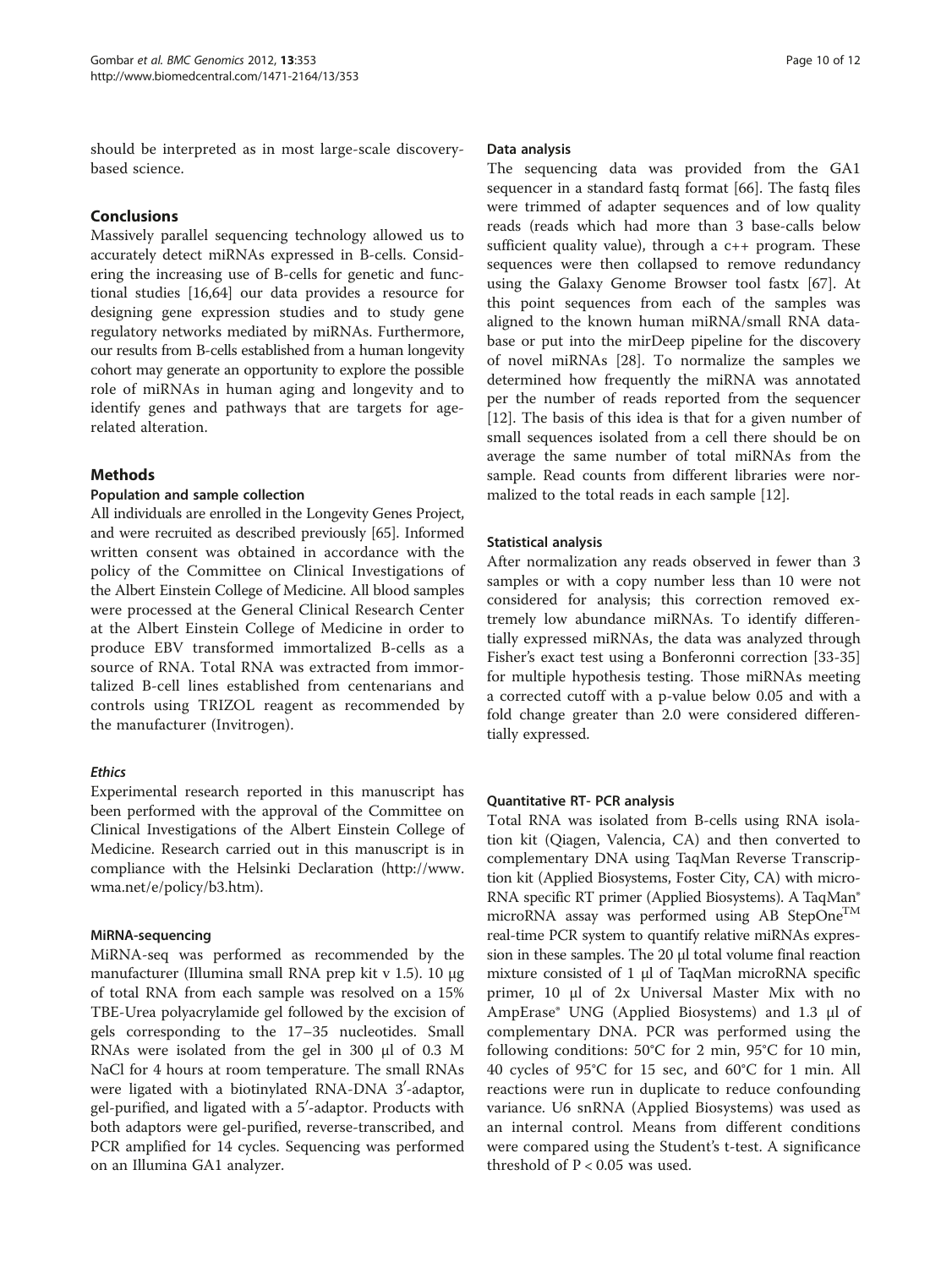#### <span id="page-10-0"></span>Accession numbers

The sequence data from this study have been submitted to the submitted to the NCBI Gene Expression Omnibus (GEO) [\(http://www.ncbi.nlm.nih.gov/geo/\)](http://www.ncbi.nlm.nih.gov/geo/) under accession no. GSE32493 All novel microRNA sequences have been submitted to miRBase [\(http://www.mirbase.org](http://www.mirbase.org)).

### Additional files

[Additional file 1:](http://www.biomedcentral.com/content/supplementary/1471-2164-13-353-S1.pdf) Table S1. Summary of read/sequence counts for miRNA analysis from lymphoblastoid cell lines from centenarians ( $n = 3$ ) and controls  $(n = 3)$ .

[Additional file 2:](http://www.biomedcentral.com/content/supplementary/1471-2164-13-353-S2.pdf) Table S2. Complete list of known (miRBase v 9) average miRNA read counts from lymphoblastoid cells from centenarians  $(n = 3)$  and controls  $(n = 3)$ . All reads present in 50% or more samples with a read number greater than 10.

[Additional file 3:](http://www.biomedcentral.com/content/supplementary/1471-2164-13-353-S3.pdf) Table S3. Sequencing identified isomiRs from B-Cells of Centenarians and Controls.

[Additional file 4:](http://www.biomedcentral.com/content/supplementary/1471-2164-13-353-S4.pdf) Table S4. Putative and Confirmed Targets of differentially expressed miRNAs.

[Additional file 5:](http://www.biomedcentral.com/content/supplementary/1471-2164-13-353-S5.pdf) Table S5. Significantly over-represented GO categories of predicted targets of miRNA differentially expressed in B-Cells of Centenarians as compared to Controls.

#### Competing interests

The authors declare that they have no competing interests.

#### Authors' contributions

SG, HJJ, and FD designed and performed the experiments and SG wrote the manuscript. BC, XT, JP, JHJH, JC, and JV analyzed the data. GA and NB contributed reagents and materials. All authors have read and approved the manuscript for publication. YS conceived and designed the experiments, analyzed the data and wrote the manuscript.

#### Acknowledgements

This work has been supported by grants to Dr. Y. Suh from the Glenn Award for Research in Biological Mechanisms of Aging, from the US National Institute of Health (RO1 AG024391, PO1 AG027734, and PO1 AG17242), and from a pilot grant from the Einstein Cancer Center.

#### Author details

<sup>1</sup>Department of Systems and Computational Biology, Albert Einstein College of Medicine, Bronx, NY 10461, USA. <sup>2</sup>Department of Genetics, Albert Einstein College of Medicine, Bronx, NY 10461, USA. <sup>3</sup>Department of Medicine, Albert Einstein College of Medicine, Bronx, NY 10461, USA. <sup>4</sup>Institute for Aging Research, Diabetes Research and Training Center, Albert Einstein College of Medicine, Bronx, NY 10461, USA. <sup>5</sup>Department of Human Population Genetics, Peking University, Beijing 100871, China. <sup>6</sup>Department of Genetics, Erasmus Medical Center, Rotterdam, The Netherlands. <sup>7</sup>Buck Institute for Research on Aging, Novato, CA 94945, USA. <sup>8</sup>Institute of Aging Research, Guangdong Medical College, Dongguan 523808, China.

#### Received: 6 February 2012 Accepted: 16 July 2012 Published: 31 July 2012

#### References

- Bartel DP: MicroRNAs: genomics, biogenesis, mechanism, and function. Cell 2004, 116(2):281–297.
- 2. Filipowicz W, Bhattacharyya SN, Sonenberg N: Mechanisms of posttranscriptional regulation by microRNAs: are the answers in sight? Nat Rev Genet 2008, 9(2):102–114.
- 3. Du T, Zamore PD: microPrimer: the biogenesis and function of microRNA. Development 2005, 132(21):4645–4652.
- Tay YM, Tam WL, Ang YS, Gaughwin PM, Yang H, Wang W, Liu R, George J, Ng HH, Perera RJ, et al: MicroRNA-134 modulates the differentiation of

mouse embryonic stem cells, where it causes post-transcriptional attenuation of Nanog and LRH1. Stem Cells 2008, 26(1):17–29. 5. Tili E, Michaille JJ, Cimino A, Costinean S, Dumitru CD, Adair B, Fabbri M,

- Alder H, Liu CG, Calin GA, et al: Modulation of miR-155 and miR-125b levels following lipopolysaccharide/TNF-alpha stimulation and their possible roles in regulating the response to endotoxin shock. J Immunol 2007, 179(8):5082–5089.
- 6. Huang Q, Gumireddy K, Schrier M, le Sage C, Nagel R, Nair S, Egan DA, Li A, Huang G, Klein-Szanto AJ, et al: The microRNAs miR-373 and miR-520c promote tumour invasion and metastasis. Nat Cell Biol 2008, 10(2):202–210.
- 7. Silber J, Lim DA, Petritsch C, Persson AI, Maunakea AK, Yu M, Vandenberg SR, Ginzinger DG, James CD, Costello JF, et al: miR-124 and miR-137 inhibit proliferation of glioblastoma multiforme cells and induce differentiation of brain tumor stem cells. BMC Med 2008, 6:14.
- 8. Boehm M, Slack F: A developmental timing microRNA and its target regulate life span in C. elegans. Science 2005, 310(5756):1954–1957.
- Griffiths-Jones S, Saini HK, van Dongen S, Enright AJ: miRBase: tools for microRNA genomics. Nucleic Acids Res 2008, 36(Database issue): D154–D158.
- 10. Griffiths-Jones S, Grocock RJ, van Dongen S, Bateman A, Enright AJ: miRBase: microRNA sequences, targets and gene nomenclature. Nucleic Acids Res 2006, 34(Database issue):D140–D144.
- 11. Griffiths-Jones S: The microRNA Registry. Nucleic Acids Res 2004, 32 (Database issue):D109–D111.
- 12. Creighton CJ, Reid JG, Gunaratne PH: Expression profiling of microRNAs by deep sequencing. Brief Bioinform 2009, 10(5):490–497.
- 13. Morin RD, O'Connor MD, Griffith M, Kuchenbauer F, Delaney A, Prabhu AL, Zhao Y, McDonald H, Zeng T, Hirst M, et al: Application of massively parallel sequencing to microRNA profiling and discovery in human embryonic stem cells. Genome Res 2008, 18(4):610–621.
- 14. Bar M, Wyman SK, Fritz BR, Qi J, Garg KS, Parkin RK, Kroh EM, Bendoraite A, Mitchell PS, Nelson AM, et al: MicroRNA discovery and profiling in human embryonic stem cells by deep sequencing of small RNA libraries. Stem Cells 2008, 26(10):2496–2505.
- 15. Cheung VG, Spielman RS: Genetics of human gene expression: mapping DNA variants that influence gene expression. Nat Rev Genet 2009, 10(9):595–604.
- 16. Suh Y, Atzmon G, Cho MO, Hwang D, Liu B, Leahy DJ, Barzilai N, Cohen P: Functionally significant insulin-like growth factor I receptor mutations in centenarians. Proc Natl Acad Sci U S A 2008, 105(9):3438–3442.
- 17. Tazearslan C, Huang J, Barzilai N, Suh Y: Impaired IGF1R signaling in cells expressing longevity-associated human IGF1R alleles. Aging Cell 2011, 10(3):551–554.
- 18. Cookson W, Liang L, Abecasis G, Moffatt M, Lathrop M: Mapping complex disease traits with global gene expression. Nat Rev Genet 2009, 10(3):184–194.
- 19. Montgomery SB, Dermitzakis ET: From expression QTLs to personalized transcriptomics. Nat Rev Genet 2011, 12(4):277–282.
- 20. Greenawalt DM, Dobrin R, Chudin E, Hatoum IJ, Suver C, Beaulaurier J, Zhang B, Castro V, Zhu J, Sieberts SK, et al: A survey of the genetics of stomach, liver, and adipose gene expression from a morbidly obese cohort. Genome Res 2011, 21(7):1008–1016.
- 21. Mitchell GF, Verwoert GC, Tarasov KV, Isaacs A, Smith AV, Yasmin, Rietzschel ER, Tanaka T, Liu Y, Parsa A, et al: Common Genetic Variation in the 3- BCL11B Gene Desert Is Associated with Carotid-Femoral Pulse Wave Velocity and Excess Cardiovascular Disease Risk: The AortaGen Consortium. Circ Cardiovasc Genet 2011, 5(1).
- 22. Bullaughey K, Chavarria CI, Coop G, Gilad Y: Expression quantitative trait loci detected in cell lines are often present in primary tissues. Hum Mol Genet 2009, 18(22):4296–4303.
- 23. Hovatta I, Zapala MA, Broide RS, Schadt EE, Libiger O, Schork NJ, Lockhart DJ, Barlow C: DNA variation and brain region-specific expression profiles exhibit different relationships between inbred mouse strains: implications for eQTL mapping studies. Genome Biol 2007, 8(2):R25.
- 24. Lalonde E, Ha KC, Wang Z, Bemmo A, Kleinman CL, Kwan T, Pastinen T, Majewski J: RNA sequencing reveals the role of splicing polymorphisms in regulating human gene expression. Genome Res 2011, 21(4):545–554.
- 25. Smirnov DA, Brady L, Halasa K, Morley M, Solomon S, Cheung VG: Genetic variation in radiation-induced cell death. Genome Res 2012, 22(2):332–339.